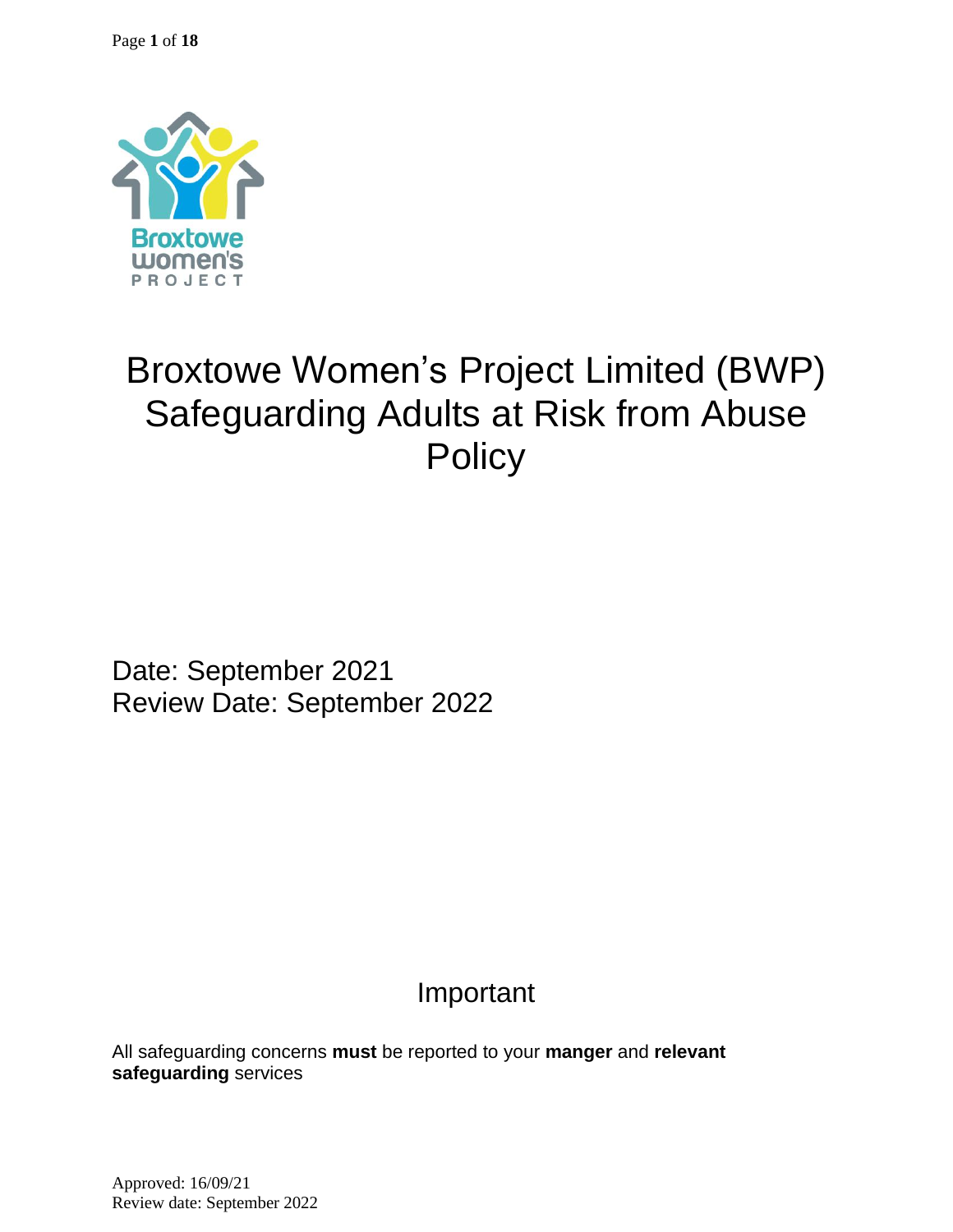## **Contents Page**

| Summary          |                                                                                                                 | 3                             |
|------------------|-----------------------------------------------------------------------------------------------------------------|-------------------------------|
| 1.0 Introduction | 1.1 Policy Statement<br>1.2 Definitions<br>1.3 Types of abuse and indicators                                    | $\frac{3}{4}$<br>$4 - 5$      |
|                  | 2.0 Roles and Responsibilities<br>2.1 Responsibilities of all Employees<br>2.2 Recruitment<br>2.3 Training      | 6<br>6<br>6                   |
|                  | 3.0 Procedural Guidance<br>3.1 Alerting<br>3.2 Report<br>3.3 Investigation<br>3.4 Carrying out an Investigation | 7<br>$\overline{7}$<br>8<br>9 |
|                  | 4.0 Confidentiality and Information Sharing                                                                     |                               |
|                  | 4.1 Support for persons in an abusive situation<br>4.2 Record Keeping<br>4.3 Review                             | 10<br>$10 - 11$<br>11         |
|                  | <b>Appendix A</b> Actions and Considerations                                                                    | $12 - 16$                     |
|                  | <b>Appendix B</b> Rights and Responsibilities                                                                   | 17                            |
|                  | <b>Appendix C</b> Good Practice                                                                                 | 18                            |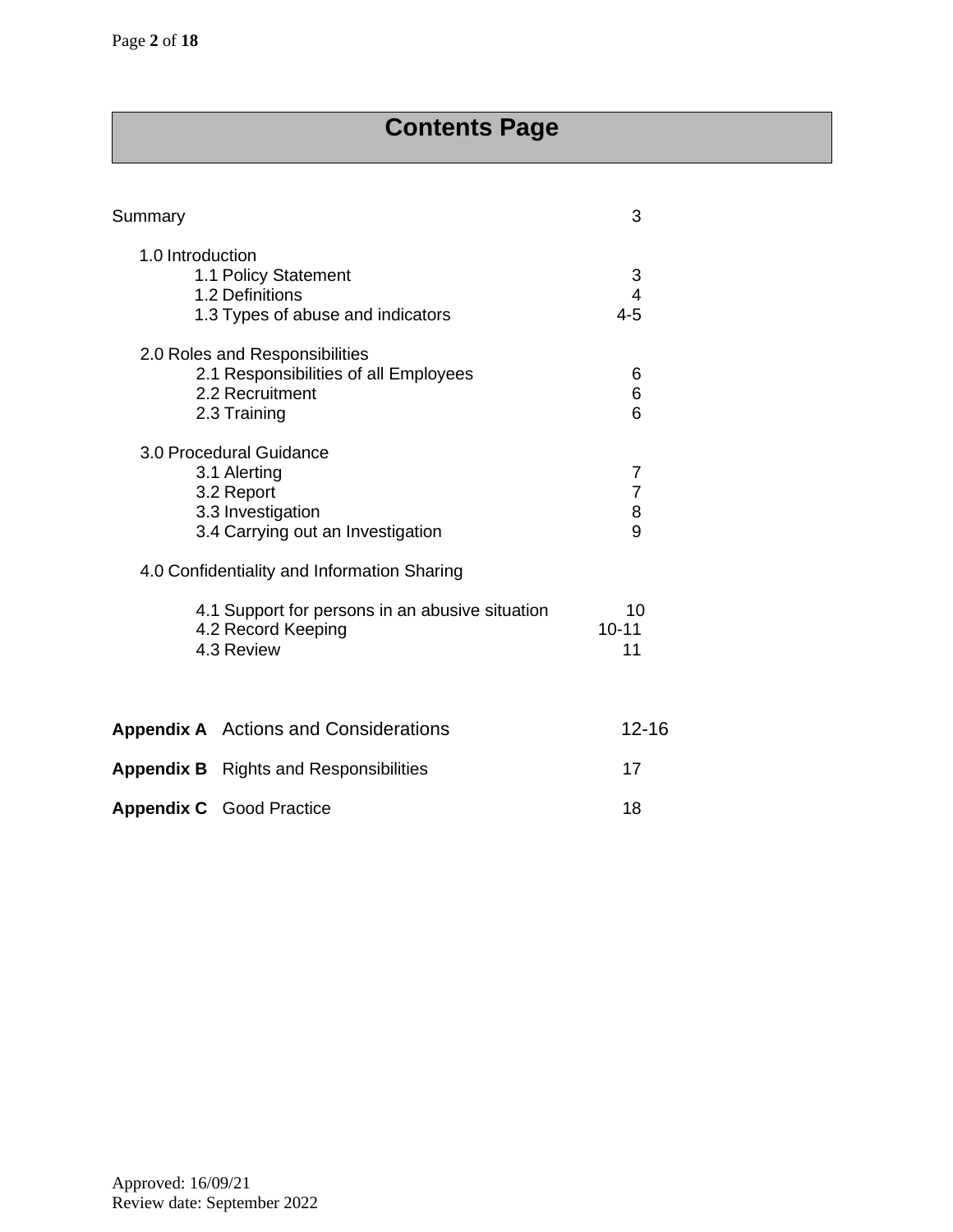## **Purpose**

Broxtowe Women's Project (BWP) believes that it is always unacceptable for adults at risk to experience abuse and neglect of any kind and recognises its responsibility to safeguard the welfare of all adults at risk who use it's services, by a commitment to practice, which protects them.

This document sets out the approach of BWP in relation to safeguarding vulnerable adults from abuse. It should be read in conjunction with the Nottingham and Nottinghamshire Safeguarding Vulnerable Adults Procedure for 'raising a concern and referring'

[https://www.nottinghamshire.gov.uk/policy-library/38839/nottingham-and](https://www.nottinghamshire.gov.uk/policy-library/38839/nottingham-and-nottinghamshire-multi-agency-adult-safeguarding-procedure-for-raising-a-concern)[nottinghamshire-multi-agency-adult-safeguarding-procedure-for-raising-a-concern](https://www.nottinghamshire.gov.uk/policy-library/38839/nottingham-and-nottinghamshire-multi-agency-adult-safeguarding-procedure-for-raising-a-concern)

It is based on the Care Act 2014, the national guidance on developing and implementing multi-agency policies and procedures to protect vulnerable adults from abuse. The Care Act 2014 also provides updated and reviewed guidance – in particular in factsheet 7:

[https://www.gov.uk/government/uploads/system/uploads/attachment\\_data/file/321308/F](https://www.gov.uk/government/uploads/system/uploads/attachment_data/file/321308/Factsheet_7.pdf) [actsheet\\_7.pdf](https://www.gov.uk/government/uploads/system/uploads/attachment_data/file/321308/Factsheet_7.pdf) 

## **To whom does this document apply?**

This document contains a policy statement (Part One) and procedural guidance (Part Two). It applies to all staff, as well as the members of the Board of Trustees and volunteer workers, agency staff or anyone working on behalf of BWP.

## 1.0Introduction

#### **To whom does this document apply?**

This document contains a policy statement (Part One) and procedural guidance (Part Two). It applies to all staff, as well as the members of the Board of Trustees and volunteer workers, agency staff or anyone working on behalf of BWP.

#### 1.1 Policy Statement

Broxtowe Women's Project Limited (BWP) seeks to develop a culture in which day-today practice promotes the safeguarding of vulnerable adults through:

- Acknowledging that abuse could happen
- Ensuring that the complaints procedure is accessible
- **Promoting openness amongst staff and developing a Whistle Blowing policy**
- Being willing to reflect on practice and be open to improving services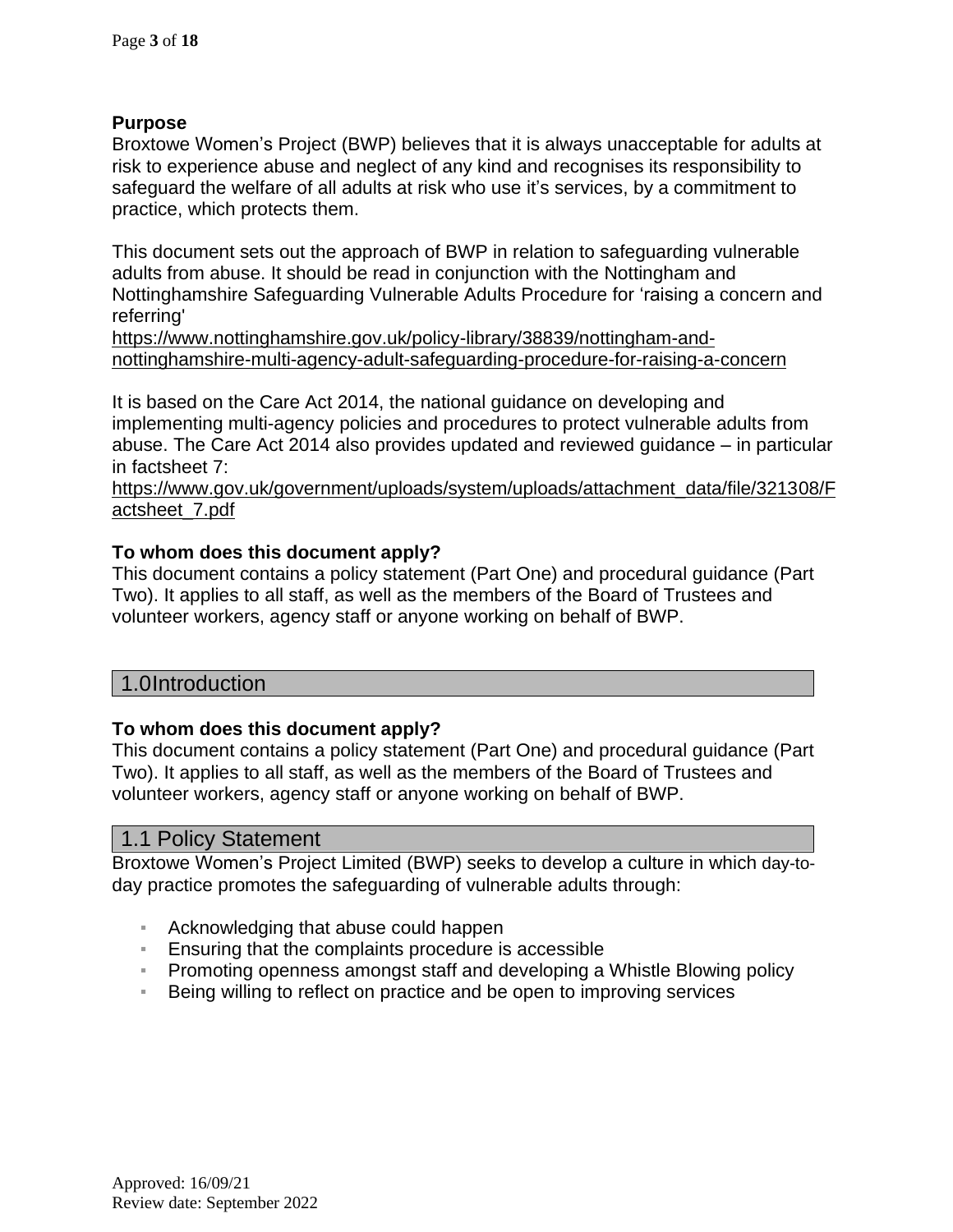## 1.2 Definitions

#### **Adult at risk definition**

- has needs for care and support (whether or not the local council is meeting any of those needs) and;
- is experiencing, or at risk of, abuse or neglect; and
- as a result of those care and support needs is unable to protect themselves from either the risk of, or the experience of abuse or neglect.

#### • **Abuse defined**

The **Care and support statutory [guidance](https://www.gov.uk/government/publications/care-act-statutory-guidance/care-and-support-statutory-guidance)** identifies ten types of abuse, these are:

- **[Physical](https://www.scie.org.uk/safeguarding/adults/introduction/types-and-indicators-of-abuse#physical) abuse**
- **[Domestic](https://www.scie.org.uk/safeguarding/adults/introduction/types-and-indicators-of-abuse#domestic) violence or abuse**
- **[Sexual](https://www.scie.org.uk/safeguarding/adults/introduction/types-and-indicators-of-abuse#sexual) abuse**
- **[Psychological](https://www.scie.org.uk/safeguarding/adults/introduction/types-and-indicators-of-abuse#psychological) or emotional abuse**
- **[Financial](https://www.scie.org.uk/safeguarding/adults/introduction/types-and-indicators-of-abuse#financial) or material abuse**
- **[Modern](https://www.scie.org.uk/safeguarding/adults/introduction/types-and-indicators-of-abuse#modern-slavery) slavery**
- **[Discriminatory](https://www.scie.org.uk/safeguarding/adults/introduction/types-and-indicators-of-abuse#discriminatory) abuse**
- **[Organisational](https://www.scie.org.uk/safeguarding/adults/introduction/types-and-indicators-of-abuse#organisational) or institutional abuse**
- **Neglect or acts of [omission](https://www.scie.org.uk/safeguarding/adults/introduction/types-and-indicators-of-abuse#neglect)**
- **[Self-neglect](https://www.scie.org.uk/safeguarding/adults/introduction/types-and-indicators-of-abuse#self-neglect)**

## 1.3 Types of Abuse and indicators

Indicators of the ten types of abuse can be found here:

#### *[https://www.scie.org.uk/safeguarding/adults/introduction/types-and-indicators-of](https://www.scie.org.uk/safeguarding/adults/introduction/types-and-indicators-of-abuse#download)[abuse#download](https://www.scie.org.uk/safeguarding/adults/introduction/types-and-indicators-of-abuse#download)*

Six key principles underpin all adult safeguarding work

• Empowerment – People being supported and encouraged to make their own decisions and informed consent. "I am asked what I want as the outcomes from the safeguarding process and these directly inform what happens."

• Prevention – It is better to take action before harm occurs. "I receive clear and simple information about what abuse is, how to recognise the signs and what I can do to seek help."

• Proportionality – The least intrusive response appropriate to the risk presented. "I am sure that the professionals will work in my interest, as I see them and they will only get involved as much as needed."

• Protection – Support and representation for those in greatest need. "I get help and support to report abuse and neglect. I get help so that I am able to take part in the safeguarding process to the extent to which I want."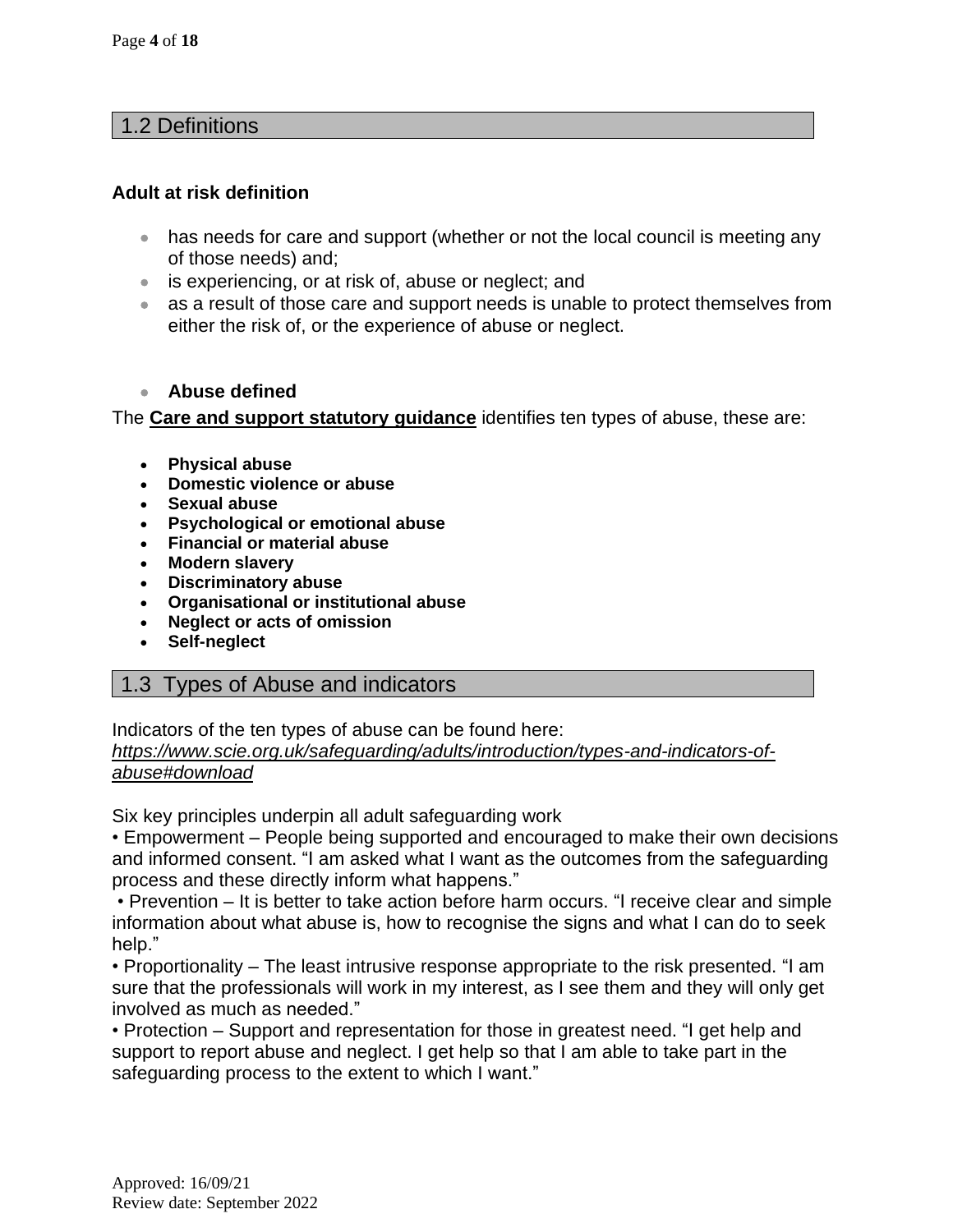• Partnership – Local solutions through services working with their communities. Communities have a part to play in preventing, detecting and reporting neglect and abuse. "I know that staff treat any personal and sensitive information in confidence, only sharing what is helpful and necessary. I am confident that professionals will work together and with me to get the best result for me."

• Accountability – Accountability and transparency in delivering safeguarding. "I understand the role of everyone involved in my life and so do they." *(Care Act 2014*

*[https://assets.publishing.service.gov.uk/government/uploads/system/uploads/attachmen](https://assets.publishing.service.gov.uk/government/uploads/system/uploads/attachment_data/file/506202/23902777_Care_Act_Book.pdf) [t\\_data/file/506202/23902777\\_Care\\_Act\\_Book.pdf](https://assets.publishing.service.gov.uk/government/uploads/system/uploads/attachment_data/file/506202/23902777_Care_Act_Book.pdf) )*

## **Abuse may take the form of:**

- A direct act
- A failure to act or provide proper care
- Preventing others from providing proper care
- Failure to report disclosures or suspicions

In addition to infringing an individual's human rights, abuse may also be a criminal act.

## **Abuse might occur as:**

- Be a single act or may happen over a period of time
- Be planned or happen in the heat of the moment
- Be intentional or unintentional

It may be that the person committing the abuse is in need of support themselves.

## **Abusers**

Abuse may occur in formal relationships e.g. paid workers and in informal relationships e.g. a friend or relative. An abuser may be:

- A partner, child or other relative
- A friend or neighbour
- A social care, health or other worker
- A stranger
- Another adult at risk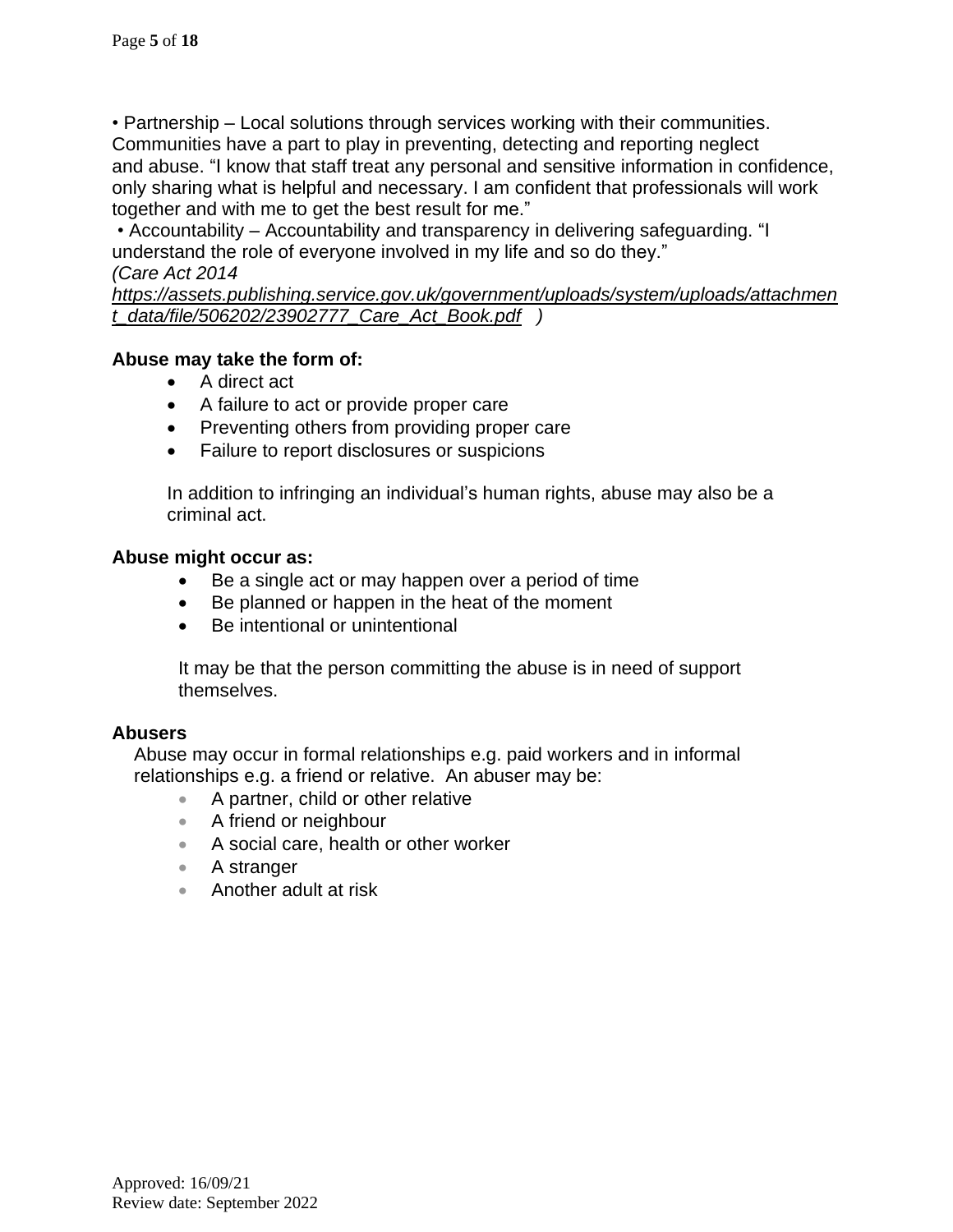## 2.0 Roles and Responsibilities

This section sets out the roles and responsibilities of all BWP staff members and volunteers alongside BWP's commitment to safe staff recruitment and training.

## 2.1 Responsibilities of all Employees

All employees have a responsibility to report any concerns about the welfare of adults at risk to the OSL or to their line manager or the chair of the board of trustees. Safeguarding incident report forms should be completed by the staff member who has concerns, however your line manager can support with this.

[https://broxtowewp.sharepoint.com/:w:/s/administration/EQ5gm8RBv4RLh9nkA-](https://broxtowewp.sharepoint.com/:w:/s/administration/EQ5gm8RBv4RLh9nkA-KGUrQBmCk64x6TlUxbLOGLCAq4TQ?e=AnU1YI)[KGUrQBmCk64x6TlUxbLOGLCAq4TQ?e=AnU1YI](https://broxtowewp.sharepoint.com/:w:/s/administration/EQ5gm8RBv4RLh9nkA-KGUrQBmCk64x6TlUxbLOGLCAq4TQ?e=AnU1YI)

## 2.2 Recruitment

In order to safeguard adults at risk coming in contact with the organisation, BWP will take up references from two sources before staff are employed. All staff members will undergo relevant DBS checks. These guidelines are also to be followed for volunteers.

## 2.3 Training

Staff members and volunteers, as part of their induction, are expected to be familiar with adult and child protection issues, a basic overview will be given as part of the BWP Induction session within week 1 of employment. Links will be provided to additional training required that is appropriate to the role.

## 3.0 Procedural Guidance

**Part Two – Procedural Guidance.** The procedural guidance sets out the details that staff will require to carry out their duties in this particular area of work. It also sets out the specific tasks involved in undertaking this area of work and identifies who is responsible for carrying them out.

#### **1. Decisions to take action**

BWP supports the rights of individuals to make choices and to take risks. Any decision to take action about suspected or alleged abuse will take into account the assessment of the individual's capacity to understand the nature and extent of the abuse that is taking place and the choices and outcomes open to them.

#### **2. Policy Guidance**

The Nottinghamshire multi agency safeguarding adults procedure and guidance is produced by the Nottinghamshire Safeguarding Adults Board. The guidance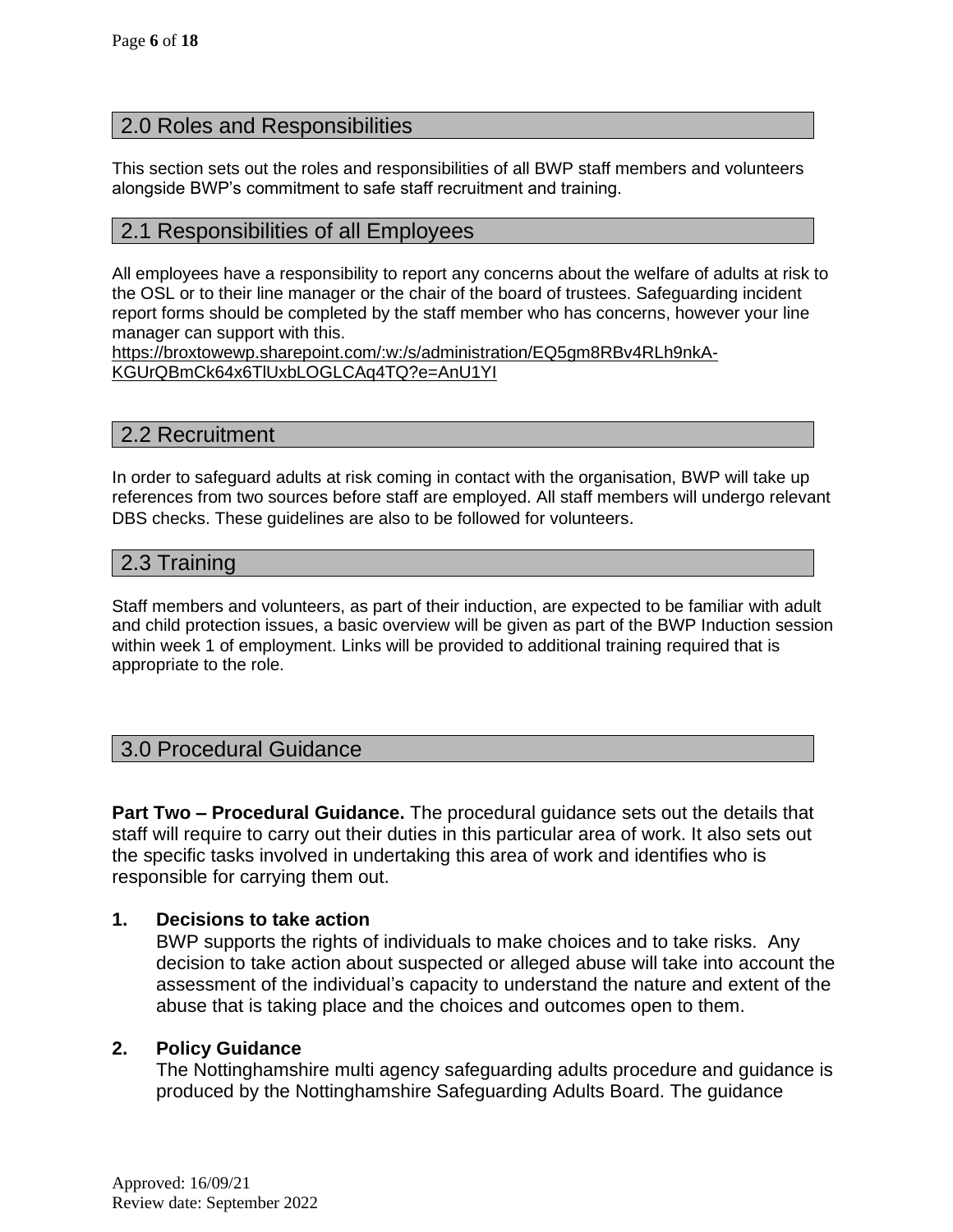provided in this document is both detailed and specific, covering all aspects of raising a concern and referring and what to do after a referral and should be followed in all cases of adult abuse. All those likely to be involved with instances of abuse should make themselves familiar with the guidance. <https://nsab.nottinghamshire.gov.uk/media/ucfnekhr/referrerprocedures.pdf>

The considerations and responsibilities of different members of staff, volunteers and Board of Trustees are outlined in Appendix 1 to assist with processes.

## *3.1Alerting*

It is BWP's expectation that all workers will alert their line manager to suspicion or disclosure of abuse, including financial abuse**.** BWP also has a **Whistle Blowing Policy** to provide reassurance to staff that they will be supported in making an allegation of abuse if that allegation is made in good faith.

Any worker who suspects or discovers abuse is expected to:

- **Take any allegations seriously**
- Take allegations from the alleged victim and not to pass any comments except to be comforting and empathetic
- **Ensure the immediate safety and welfare of the alleged victim including consideration** of urgent medical attention
- **EXEL** Report concerns immediately to their line manager, or in their absence any other manager in the organisation. If the alleged abuser is their line manager, they should report their concerns to another manager
- Keep a record of concerns, as they arise in a confidential file

Individual workers should not

- Confront the person they suspect of perpetrating the abuse themselves
- Start an investigation themselves
- **EXT** Destroy or interfere with any evidence that may be used if there is an investigation

## *3.2 Reporting*

- Consider if there is a need for an immediate referral to the police
- **EX** Consider if there is a requirement to report the abuse to an inspection or registering body e.g. in the case of someone living in a registered care home
- Consider if there is a need for the alleged victim to move to a place of safety

In all cases staff should:

- Follow the Nottingham and Nottinghamshire Multi-Agency Adult Procedure for Raising a Concern found in Section 1
- Consider the immediate health or welfare needs of the alleged victim or any other adult at risk who might be affected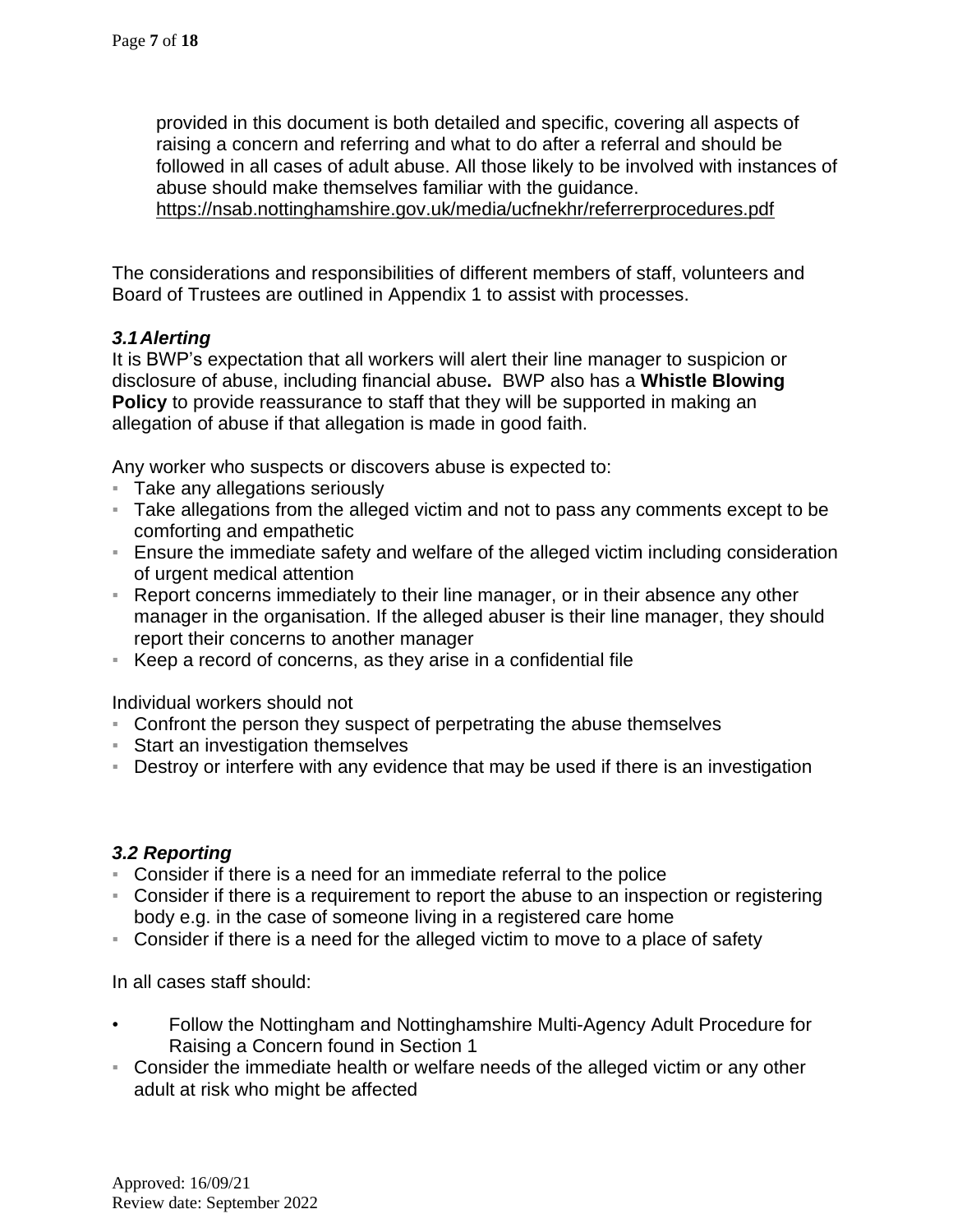- Inform the line manager, who will in turn inform the OSL who will review any safeguarding referrals in their six weekly safeguarding meeting and any referrals and their outcomes will be reported to the risk-subgroup into the board of trustees.
- Check records and other data for additional information
- Keep full records of all information received and actions taken in a confidential file

If the alleged abuser is a member of staff or volunteer of BWP, the CEO should consider whether the member of staff or volunteer should be suspended from work as part of the BWP Disciplinary procedures.

The following are the possible points of contact for making a referral:

- **Nottingham City Council** Health and Care Point – 0300 1310 300 (Opening times; Monday ‐ Friday 8.00am – 6.00pm
- **Nottinghamshire County Council**

Multi‐Agency Safeguarding Hub (MASH) – 0300 500 80 90 (professionals only) (Opening times; Monday – Friday 8.00am-6.00pm. Completing the online form at <https://www.nottinghamshire.gov.uk/care/safeguarding/reporting-abuse>

- Out of hours emergency referrals can be made to
	- **Nottingham City Council** on 0115 876 1000
	- **Nottinghamshire County Council** on 0300 456 4546

#### *3.3 Investigation*

If the alleged incident is of a criminal nature, the investigation will be carried out by the police.

Where the alleged abuser is someone other than a BWP staff member or volunteer, and the police are not investigating, the relevant Social Services Department will undertake the investigation. The relevant Social Care Department is usually the one covering the adult at risk's usual address and which covers their particular community care group e.g. Community Mental Health Team or Community Learning Disability Team.

If the alleged perpetrator of the abuse is a member of staff or volunteer of BWP, an investigation will be carried out under the terms of the BWP Disciplinary Procedure. This may involve the member of staff or volunteer being suspended on full pay while the investigation is carried out.

If a number of agencies are involved, the Multi-Agency Safeguarding Hub will coordinate the investigation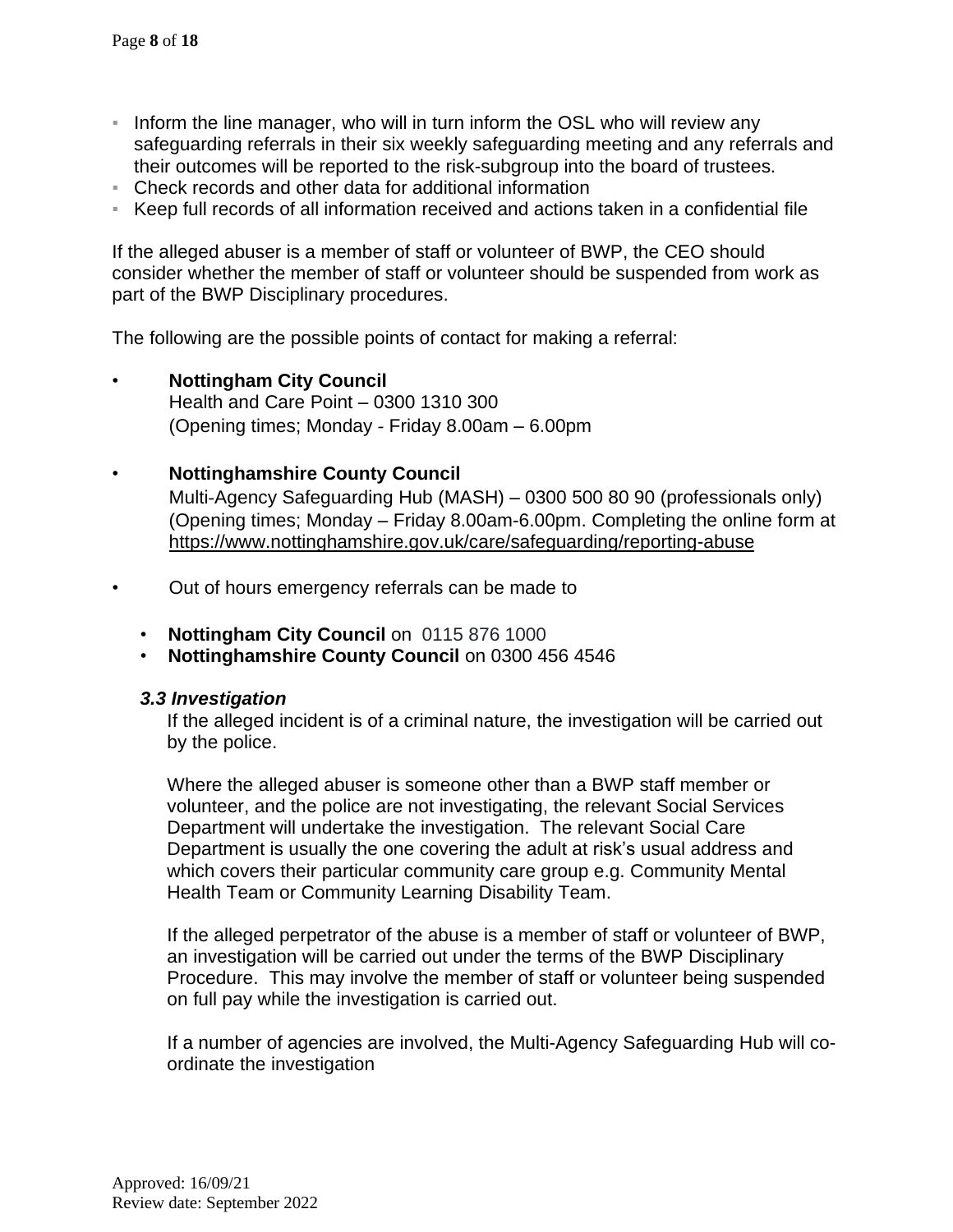## *3.4 Carrying out an investigation under the BWP Disciplinary Procedures*

The CEO who takes on the role of Investigator in the Disciplinary process should consider the following points:

- The adult at risk should be visited within normally 3 working days of the concerns being raised
- The wishes of the adult at risk should be determined and they should be kept informed of the progress of the investigation and offered support from an individual or organisation outside BWP as necessary
- **EXECT** Acknowledging to the person who alerted the CEO that their concerns are being responded to and feeding back the outcome of the investigation
- **Example 1** Fairness to the person/people against whom the allegations were made

## *Disclosures or suspicions about a staff member*

If any members of staff or services users/members of the public have concerns that an employee of BWP may be putting a child's safety or welfare at risk, they should Implement the provisions of the Whistleblowing Policy.

Concerns should normally be raised with:

- The Line Manager
- Designated Safeguarding Lead
- CEO
- Trustee with Safeguarding responsibility
- Any member of the Board of Trustees

However, if the employee is not confident that any of these will deal with the concern properly, then you can raise it with the Local Authority Designated Officer (LADO) who may bring it to the attention of the organisation and ask them to investigate. Details of the LADO can be found here: <https://nscp.nottinghamshire.gov.uk/contact/>

BWP is committed to investigating any concerns as fully, quickly and confidentially as possible. Please see the Whistleblowing Policy for further advice and information.

The guidance of the Multi-Agency Safeguarding Hub should be sought during the course of the investigation if deemed necessary.

In the event of the CEO being alleged to have carried out the abuse, the role of investigator will be taken by the Chair of the Board of Trustees.

The investigation should normally be completed within 10 working days. The outcome of the investigation should be a conclusion about whether the alleged abuse is substantiated, and this will determine the outcome of the disciplinary action.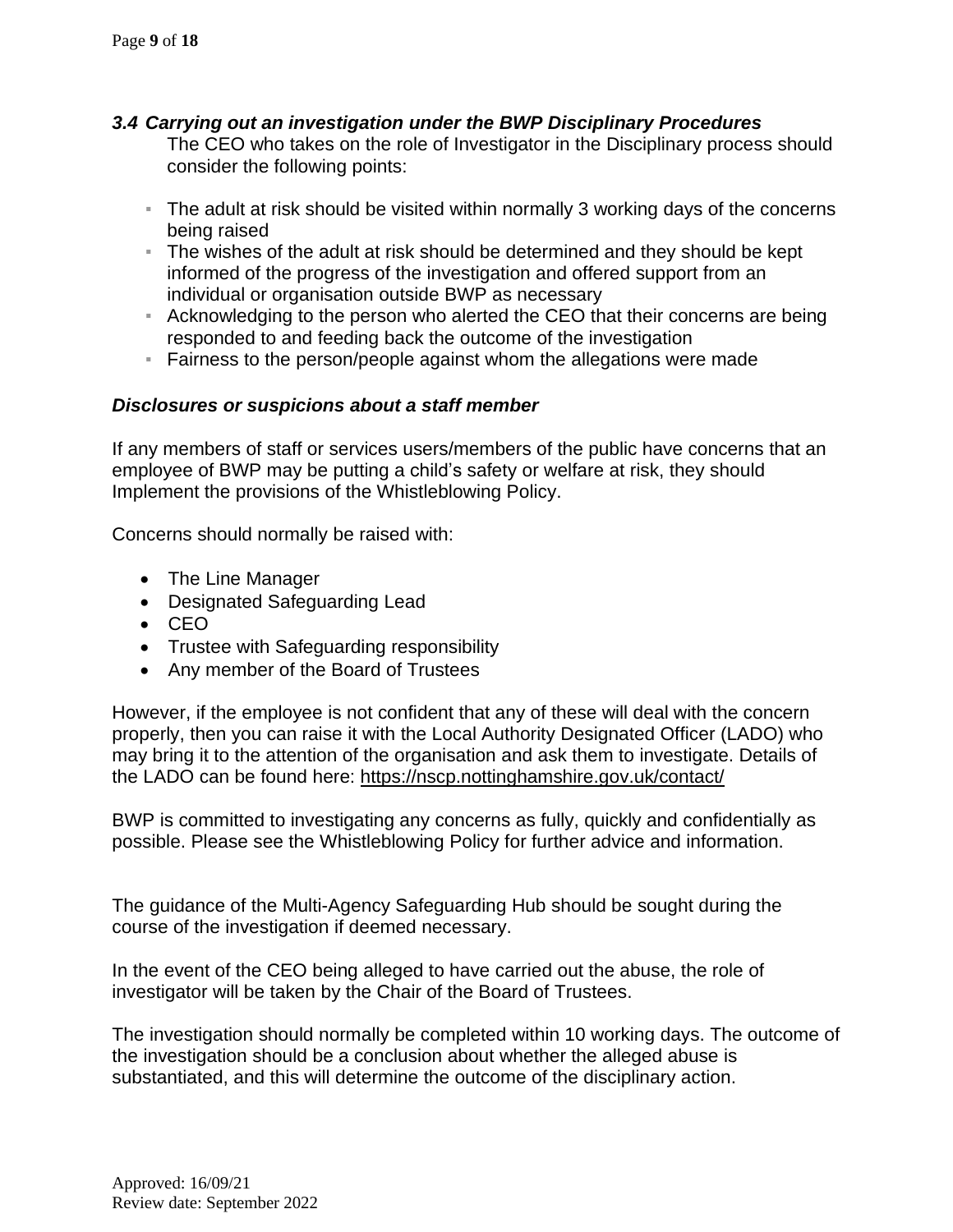The outcome should be reported to the Multi-Agency Safeguarding Hub if deemed necessary.

## 4.0 Confidentiality and Information Sharing

#### **Confidentiality**

BWP's confidentiality policy identifies that there may be times that BWP staff will need to share information with other agencies when a service user's health, safety or wellbeing is at risk.

Allegations of abuse will require sharing of information with the Multi-Agency Safeguarding Hub and probably with a range of other agencies.

#### *4.1Support for persons remaining in an abusive situation*

It may be that a service user does not wish action to be taken about the abuse they are experiencing or to leave the situation. So long as it is clear that they have the capacity to make this decision, support should continue to be offered, subject to a risk assessment being carried out. The Nottingham & Nottinghamshire Adult's Safeguarding Adults Procedure for Raising a Concern has guidance for such circumstances. If an adult is deemed as high risk from the Domestic Abuse Stalking and Honour Based Violence (DASH) risk assessment through the actuarial assessment or professional judgement should be referred to MARAC (multi-agency risk assessment conference):

https://www.nottinghamshire.gov.uk/media/1503/guidance-for-raising-a-concern-andreferring-document.pdf

Continuing to support someone in an abusive situation can be very difficult for the supporting worker and the situation will be reviewed regularly with the worker through supervision sessions and additional support will be offered to the worker if needed.

#### *4.2Record keeping*

It is vital that a written record of any incident or allegation of crime is made as soon as possible after the information is obtained, and made available to the referrer. Written records must reflect, as accurately as possible, what was said and done by the people initially involved in the incident either as a victim, alleged perpetrator or potential witness.

You must make an accurate record at the time, including: date, time and place of the incident; exactly what the vulnerable adult said, using their own words (their account) about the abuse and how it occurred or exactly what has been reported to you; the appearance and behaviour of the vulnerable adult; any injuries observed and the name and signature of the person making the record.

If you witnessed the incident, write down exactly what you saw. The record should be factual. However, if the record does contain your opinion, it should be clearly stated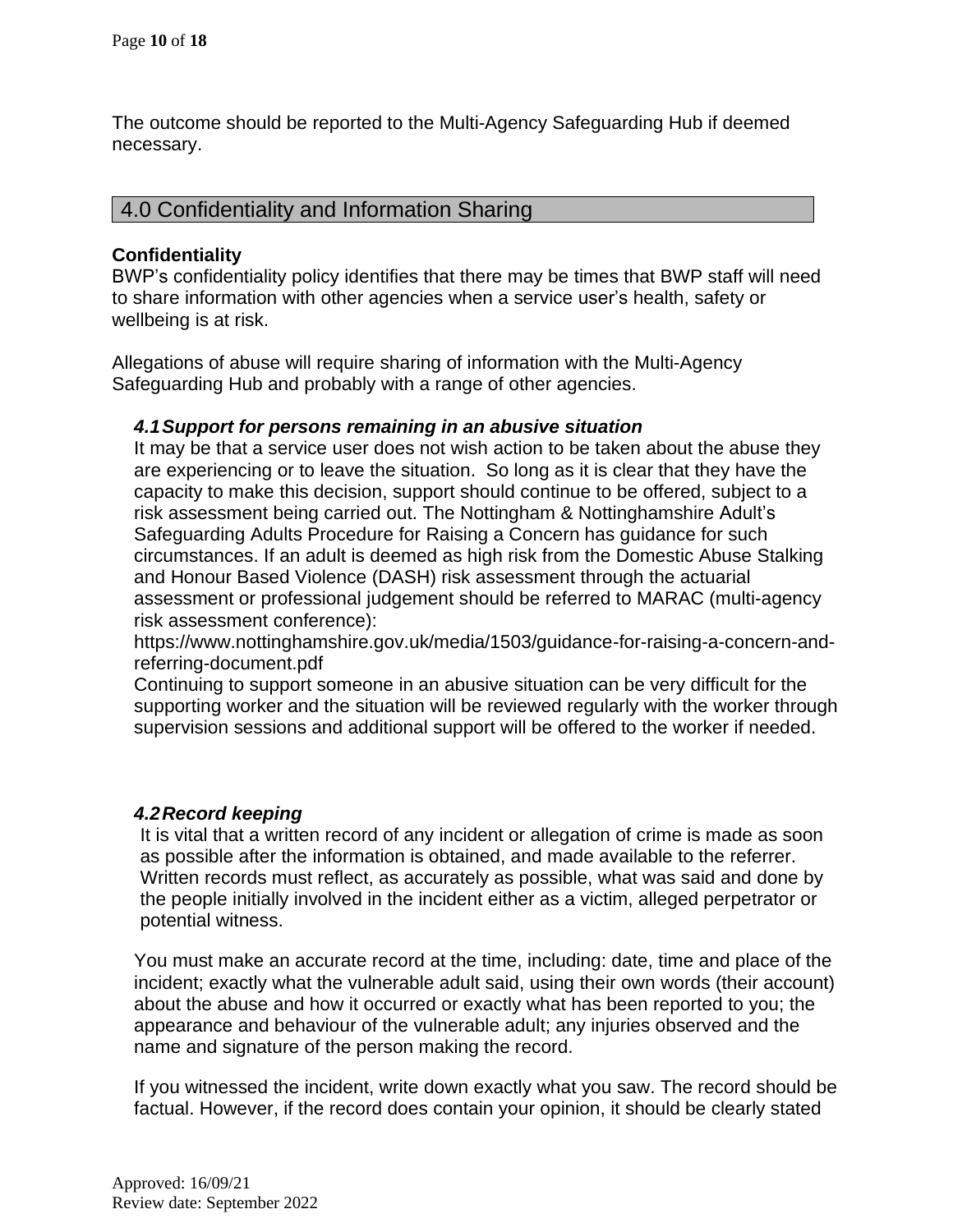as such. Information from another person should be clearly attributed to them

During the investigation notes must be kept of all interviews, telephone calls and other information that is gathered.

Records of alleged abuse and any investigation should not be kept in a service user's general file, in a separate section although reference should be made to another set of records if deemed necessary by a line manager. The records can be kept in a separate file so as not to be generally accessible to all members of a team.

#### *5. Review*

#### **Review**

BWP's Risk Sub-Group will review this policy annually or whenever necessary. Last reviewed: September 2021. Next to be reviewed: September 2022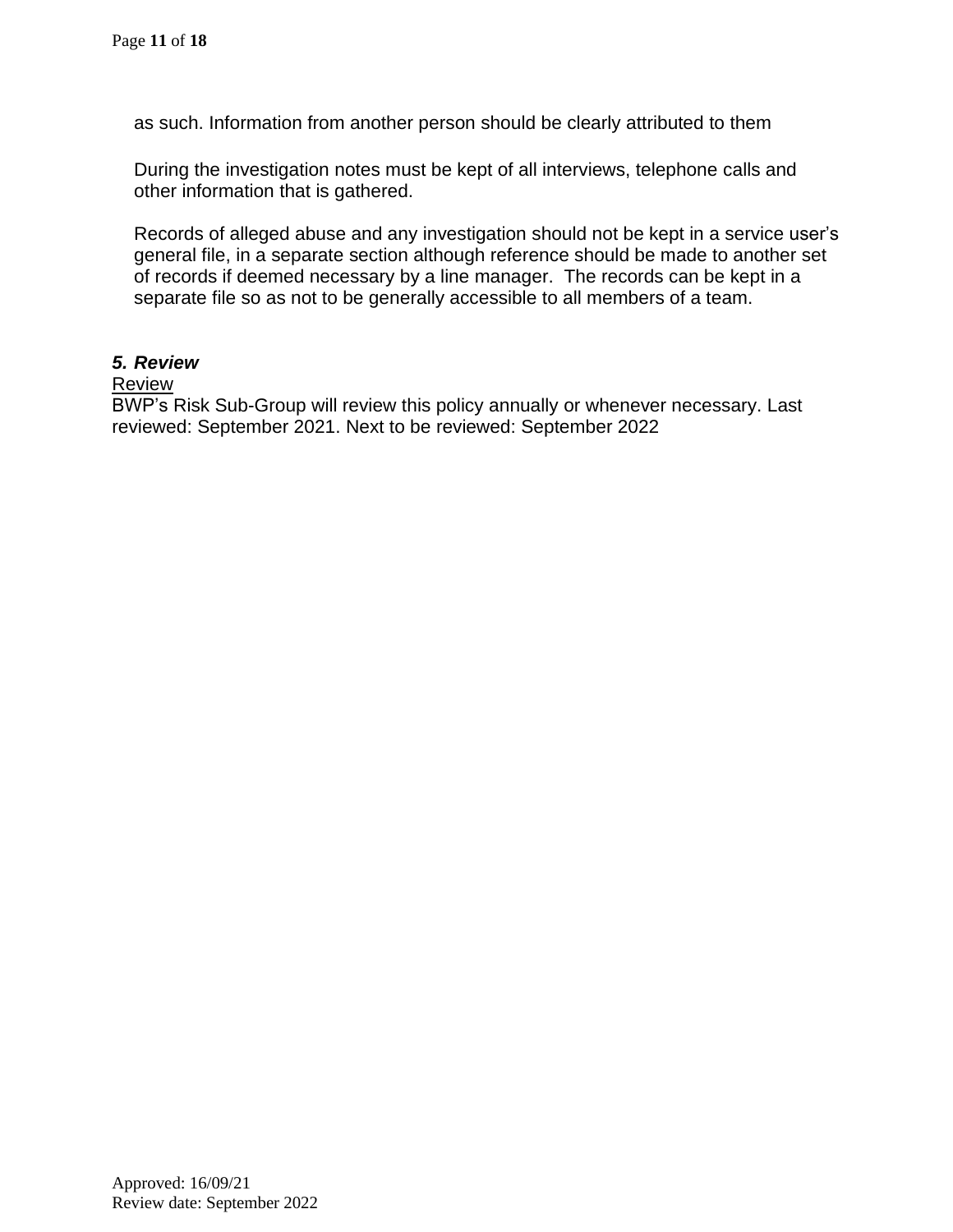## **APPENDIX A**

## **ACTIONS AND CONSIDERATIONS FOR STAFF AND VOLUNTEERS IN PROTECTING ADULTS AT RISK OF HARM.**

The first priority should always be to ensure the safety and protection of vulnerable adults. To this end, it is the responsibility of all staff to act on any suspicion or evidence of abuse or neglect and to pass on their concerns to a responsible person or agency.

- In situations of immediate danger, take urgent action by calling the relevant emergency services on 999 (e.g. Police, ambulance, GP)
- Remember to have regard to your own safety. Leave the situation if it is not safe for you.
- Listen to the adult at risk and offer necessary support and reassurance.
- **EXED ISSUES of confidentiality must be clarified early on. For example staff or volunteers** must make it clear that they will have to discuss the concerns with their line manager.
- Where an adult at risk expresses a wish for concerns not to be pursued then this should be respected wherever possible. However, decisions about whether to respect the service user's wishes must have regard to the level of risk to the individual and others, and their capacity to understand the decision in question. In some circumstances the adult at risk's wishes may be overridden in favour of considerations of safety.
- Decisions to override the adult at risk's wish not to take the matter further should if possible be the product of discussion with appropriate line management.
- Note your concerns and any information given to you or witnessed by you.
- Report concerns to the appropriate line manager.

#### **REMEMBER IT IS NOT NECESSARY OR ADVISABLE FOR YOU TO SEEK EVIDENCE.**

- By supporting the vulnerable adult and carefully logging any information given to you at this stage, you will lay the foundations for an effective formal investigation.
- Understand the need not to contaminate, or to preserve evidence if a crime may have been committed.

#### **DISCUSSION AND DECISION MAKING**

**Information should be shared with your line manager who must approve any actions taken and any documentation or correspondence being sent out.**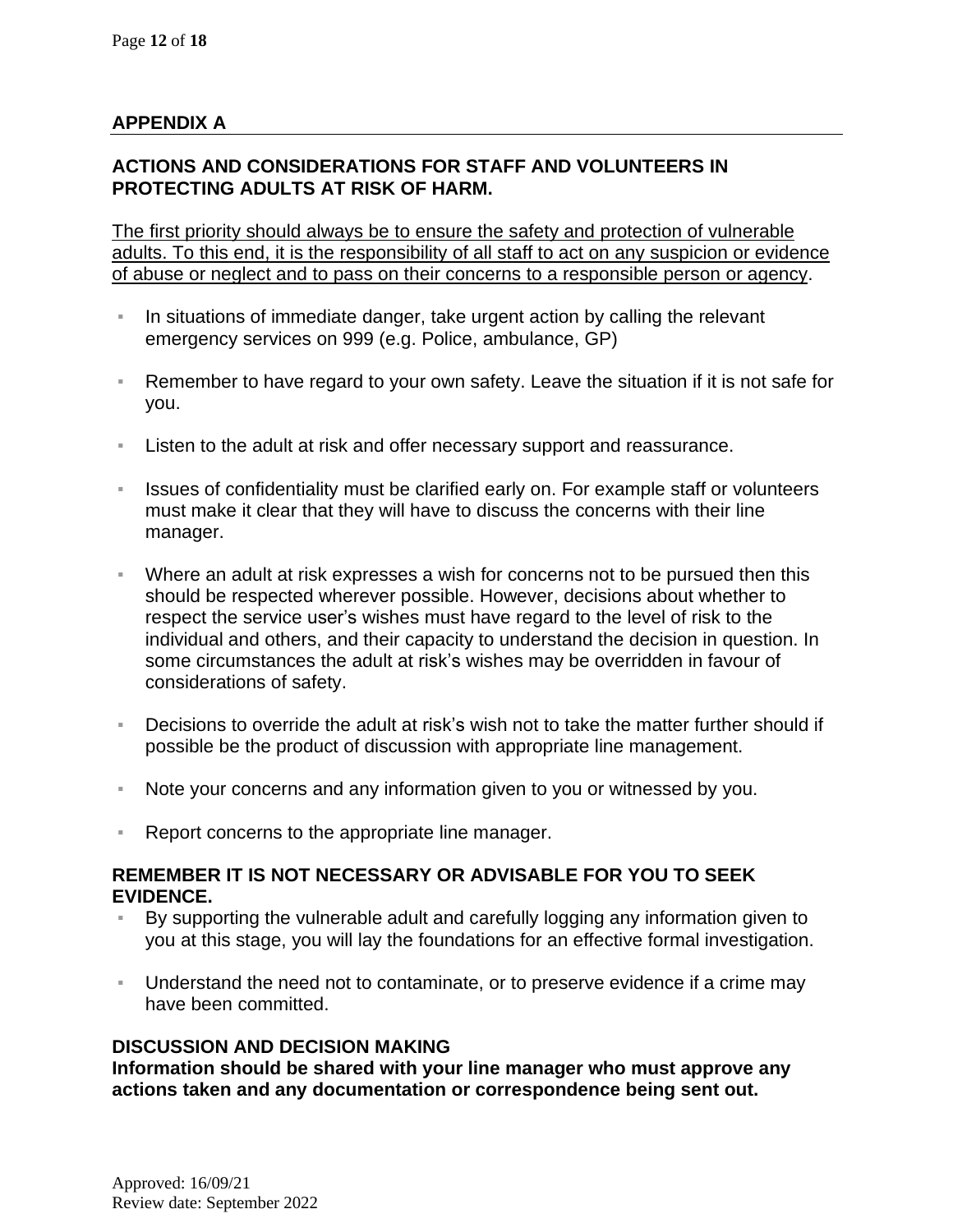- Employees with concerns should discuss them with their line manager on the same day. If the line manager is not available, then any concerns should be discussed with the Organisational Safeguarding Lead or the Chair of the Board of Trustees.
- Volunteers with concerns should discuss these discreetly with a line manager as soon as possible after the abuse or suspicions of abuse are observed. If unavailable then any concerns should be discussed with the Organisational Safeguarding Lead.
- Concerns about colleagues should be addressed initially with the Line Manager, but if this is not possible or the concern is about the Line Manager, then any concerns should be discussed with the Organisational Safeguarding Lead.

## **TO REFER OR NOT TO REFER**

#### **The decision to refer or not to refer should be made by line managers in consultation with the Organisational Safeguarding Lead.**

When considering the decision as to whether to refer elsewhere (e.g. to NCC Multi-Agency Safeguarding Hub and Police) outreach workers and managers should take the following into account

- The wishes of the vulnerable adult and their right to self-determination
- The mental capacity of the vulnerable adult
- Known indicators of abuse
- Definitions of abuse
- Level of risk to this individual
- The seriousness of the abuse
- The effect of the abuse on the individual
- Level of risk to others
- The effect of the abuse on others
- Whether a criminal offence has been committed
- Whether other statutory obligations have been breached (e.g. NCSC)
- The need for others to know
- The ability of others (e.g. Police, Social Services) to make a positive contribution to the situation

#### **All allegations which put the Service User at Serious Risk, where a criminal offence has been committed, including theft should be reported onto the police by the OSL**.

#### **ISSUES OF MENTAL CAPACITY AND CONSENT**

The consent of the adult at risk must be obtained except where:

- The adult at risk lacks the mental capacity to make a decision, and a risk assessment indicates that referral would be in their best interests
- Others may be at risk
- A crime has been committed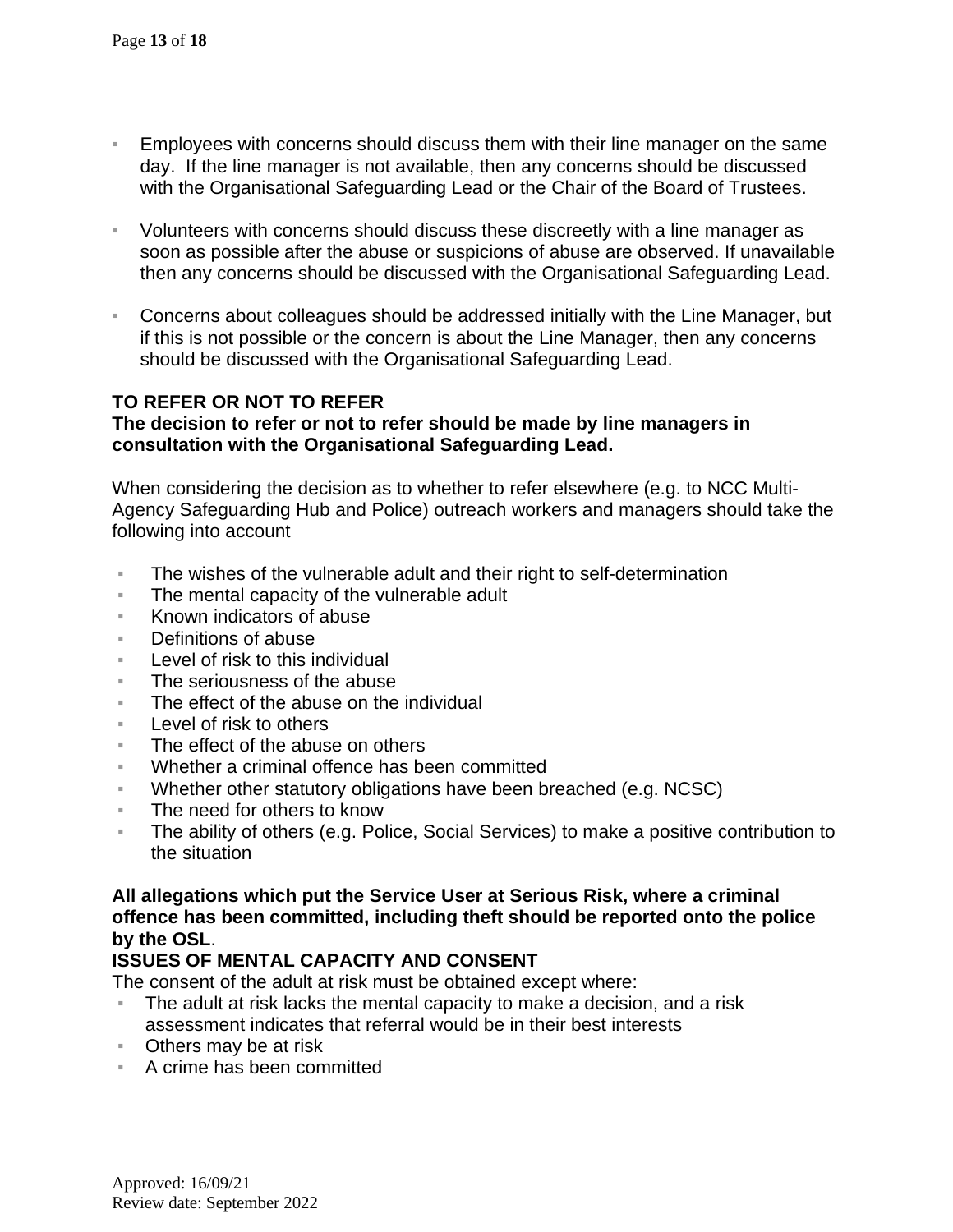## **NFORMATION, IF KNOWN, WHICH WILL BE REQUIRED WHEN YOU MAKE A REFERRAL OR REPORT YOUR CONCERNS:**

- Details of alleged victim name, address, age, gender, ethnic background including principle language spoken.
- Details of service user group over 65s, learning disability, physical disability, mental ill health, deaf,

blind, substance misuse, HIV, or any other group;

- **E** Details of GP and any known medication
- Whether the individual is aware of and has consented to the referral/report.
- The mental capacity of the individual
- **EXED If appropriate advise agency on preferred/advised method or environment when** approaching the alleged victim or perpetrator.
- **EXECT** Details of the information gathered above including the concern, consent to refer and desired outcomes.
- Other agencies or independent service providers that the vulnerable adult is known to.
- Details of the authority/district the adult at risk is from if different to the one being reported to;
- Details of any funding arrangements;
- **Person who raised the concern friend, other service user, carer etc;**
- Person who alerted:
- Location of abuse residential care setting, vulnerable adult's own home, general hospital etc;
- Type of abuse discriminatory, psychological, sexual, financial/material, physical, neglect and

acts of omission;

Any details you may have about historical abuse involving the adult at risk.

Also, any relevant information, for example:

- Reasons for concerns and therefore this referral
- Details of how these concerns came to light
- **EXE** Specific information relating to these concerns
- Details of any arrangements which have already been made for the protection of the vulnerable adult or any immediate action taken
- Details of anyone else to whom this referral has also been made
- Details of the alleged perpetrator and if they are an adult at risk
- Details of alleged abuse and information about suspicions
- **EXED** Details of any other background information
- An impression of how serious the situation might be
- Details of any other professional involved
- Details of carers and any significant family members, neighbours, friends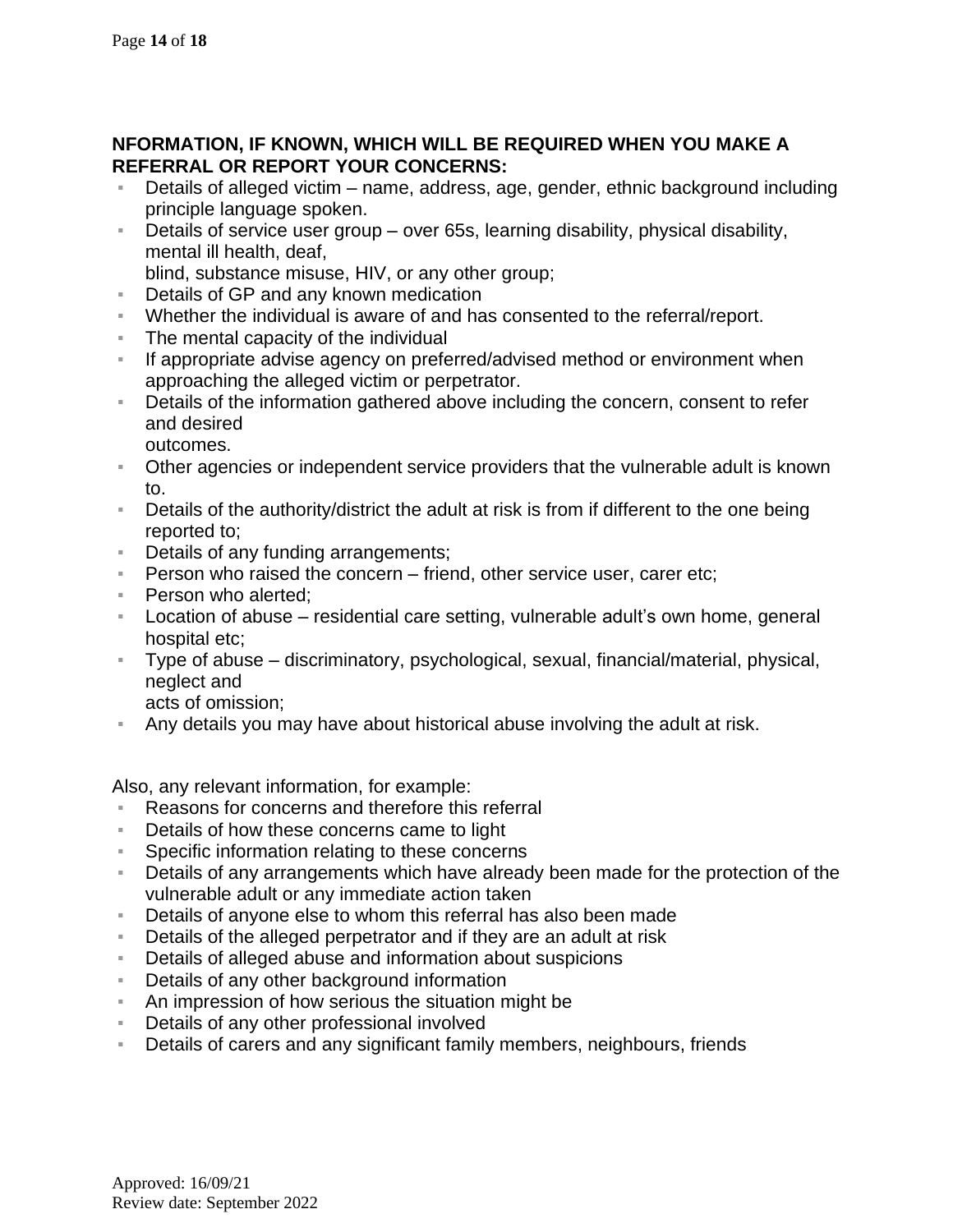## **INFORMATION PASSED ON MUST BE RELEVANT, NECESSARY AND UP TO DATE**

## **CONFIRM IN WRITING INFORMATION GIVEN VERBALLY**

## **Do's and Don'ts**

#### **Staff member or volunteer should**:

- Stay calm
- Listen patiently
- **EXEDEMONSTATE:** Demonstrate a sympathetic approach by acknowledging regret and concern that this has happened to them
- Reassure the person they are doing the right thing by telling you, that you are treating the information seriously and that the abuse is not their fault
- Explain what you are going to do and that you will need to share with the line manager, but not with other staff or service users. State that your line manager will also need to inform others.
- Report to relevant Manager as soon as possible
- Re-assure the person that the investigation will be conducted sensitively and with their full involvement, wherever possible
- Reassure the person that steps will be taken to support, and where appropriate, protect them in the future
- Write a factual account of what you have seen, immediately.
- Be aware of the possibility of forensic evidence if the disclose refers to a recent incident.
- Refer to BWP's 'Whistleblowing' policy or contact the Regulatory Body (CQC) if you believe that management within BWP are implicated or colluding with the alleged abuse, or not taking it seriously;
- Make a written record of what the person has told you (see Record Keeping);
- **EXECT** Bear in mind that you may feel the need to air your feelings about what you have reported. Your line manager will advise you about available support;
- Report any comments made about your own conduct to your line manager do not confront the person making them.

## **A staff member or volunteer should not:**

- Appear shocked, horrified, disgusted or angry
- Stop someone who is freely recalling significant events; allow them to share whatever is important to them;
- **Press the individual for details (unless requested to do so)**
- Make comments or judgements other than to show concern
- Promise to keep secrets
- Make promises you are unable to keep
- Confront the abuser
- Risk contaminating evidence
- Press the person for more details. This may invalidate any evidence.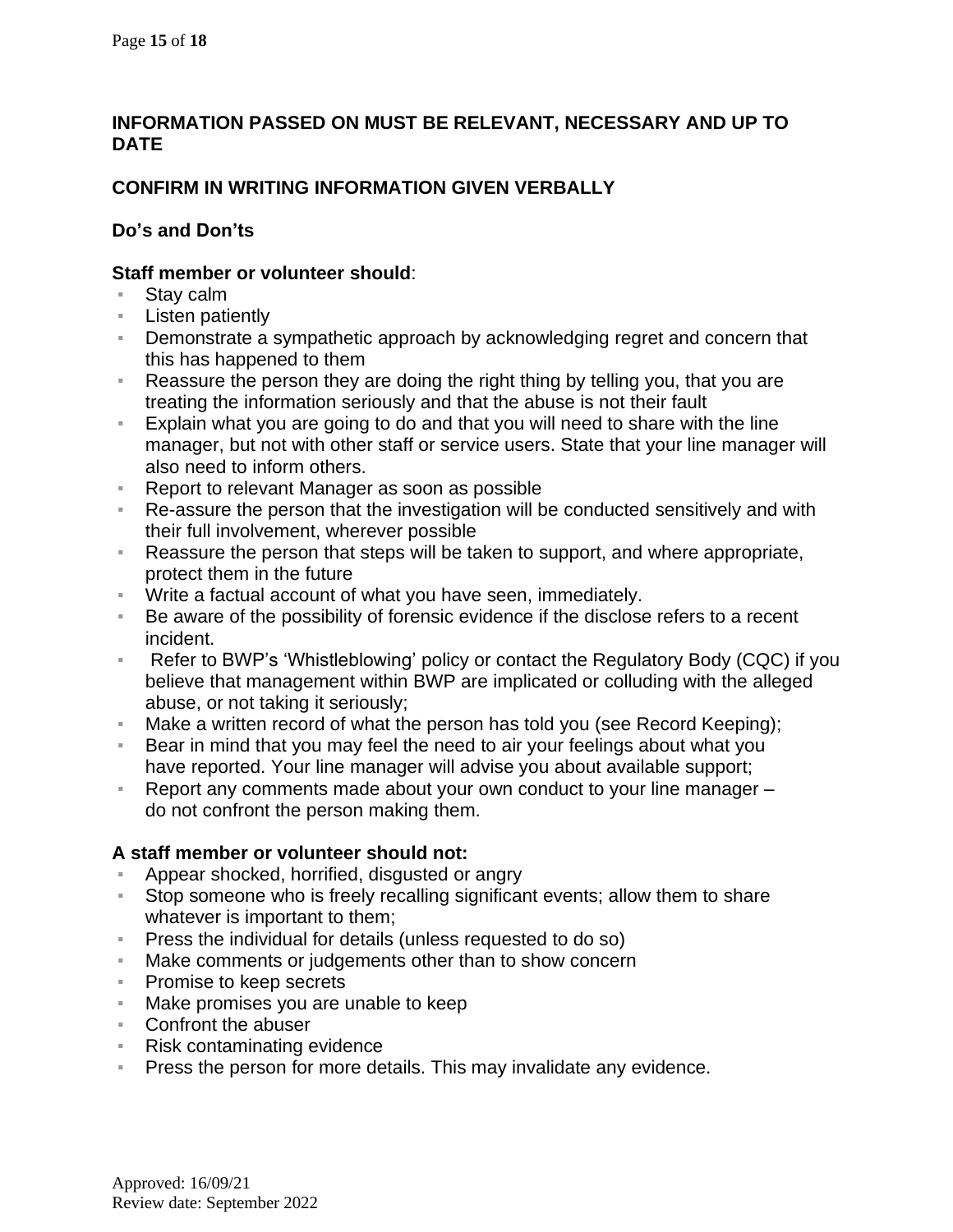#### **Discuss with the relevant manager who will**:

- **EXED** Ascertain whether the situation might fall within the definitions of abuse outlined in this policy
- Consider the adult at risk's capacity to make decisions
- **EXEDERIM** Ascertain whether an advocate or appropriate adult might be necessary
- **EXEC** Ascertain any immediate action required
- **EXECT** Ascertain whether an investigation is necessary in accordance with internal personnel policies and procedures
- Where abuse is suspected conclude that a referral be made to the appropriate Agency
- Refer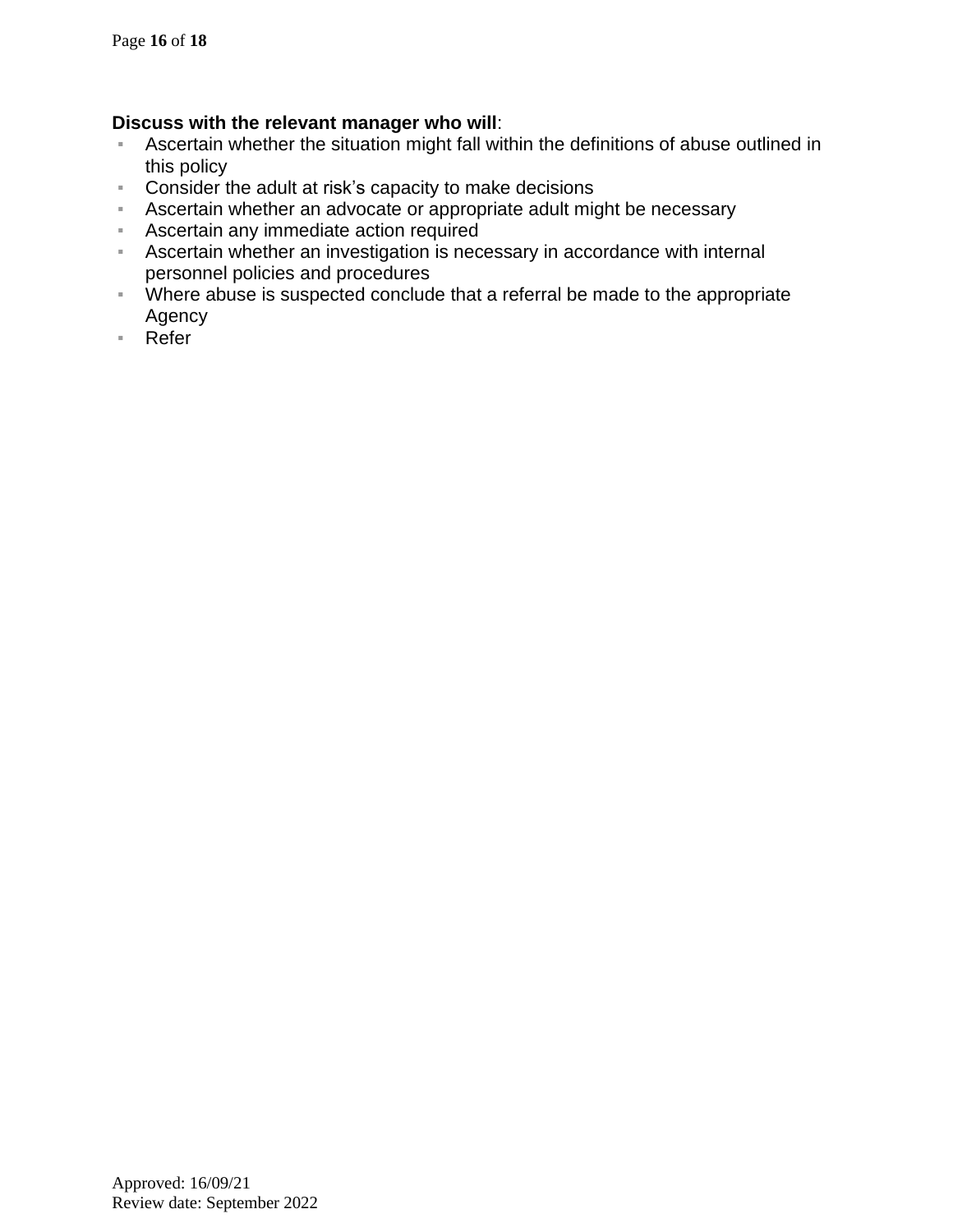## **APPENDIX B**

## **RIGHTS and RESPONSIBILITIES**

#### **Responsibilities of BWP**

- To ensure staff and volunteers are aware of the adult protection policy and are adequately trained
- To notify the appropriate agencies if abuse is identified or suspected
- To support and where possible secure the safety of individuals and ensure that all referrals to services have full information in relation to identified risk and vulnerability
- To carry out DBS checks on volunteers and employees that have access to or work with Adult's at Risk.
- To comply with the Domestic Homicide Review Statutory Guidance in the event of a death of a service user. The Community Safety Partnership are to be informed and a BWP employee take part in the DHR, see guidance below: [https://assets.publishing.service.gov.uk/government/uploads/system/uploads/attach](https://assets.publishing.service.gov.uk/government/uploads/system/uploads/attachment_data/file/575273/DHR-Statutory-Guidance-161206.pdf) [ment\\_data/file/575273/DHR-Statutory-Guidance-161206.pdf](https://assets.publishing.service.gov.uk/government/uploads/system/uploads/attachment_data/file/575273/DHR-Statutory-Guidance-161206.pdf)

#### **Responsibilities of BWP employees and volunteers**

- To be familiar with the adult protection policy and procedures
- To take appropriate action in line with the policies of BWP
- To declare any existing or subsequent convictions. Failure to do so will be regarded as gross misconduct, possible resulting in dismissal

#### **Support for those who report abuse**

All those making a complaint or allegation or expressing concern, whether they be staff, service users, carers or members of the general public should be reassured that:

- **EXEQ They will be taken seriously**
- **EXED Their comments will usually be treated confidentially, but their concerns may be** shared if they or others are at significant risk
- **EXECT** If service users, they will be given immediate protection from the risk of reprisals or intimidation
- If Staff they will be given support and afforded protection if necessary in line with the Public Interest Disclosure Act 1998.

#### **The Adult at Risk has the right:**

- To be made aware of this policy
- To have alleged incidents recognised and taken seriously
- To receive fair and respectful treatment throughout
- To be involved in any process as appropriate
- To receive information about the outcome